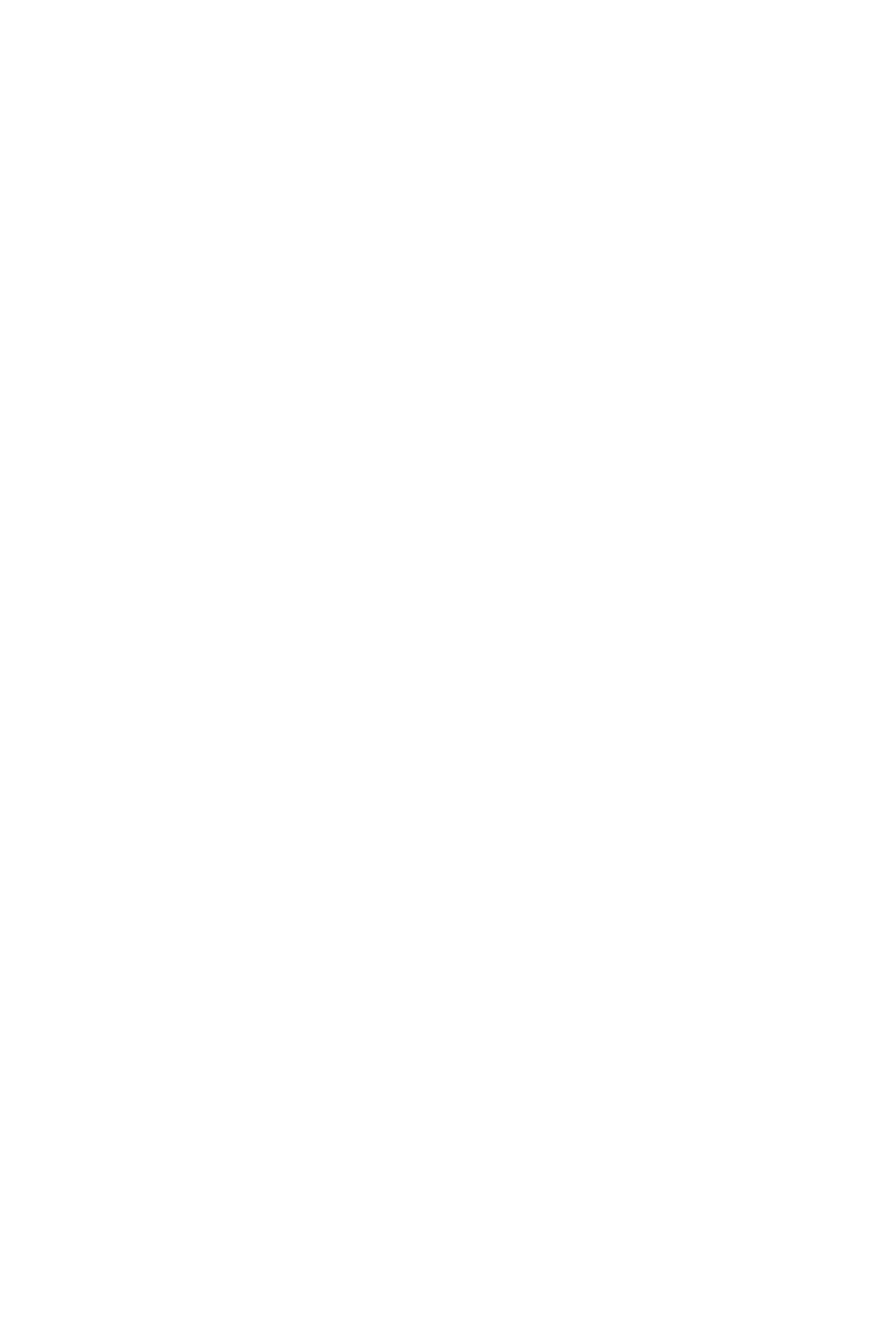TOWARDS THE ESSENTIAL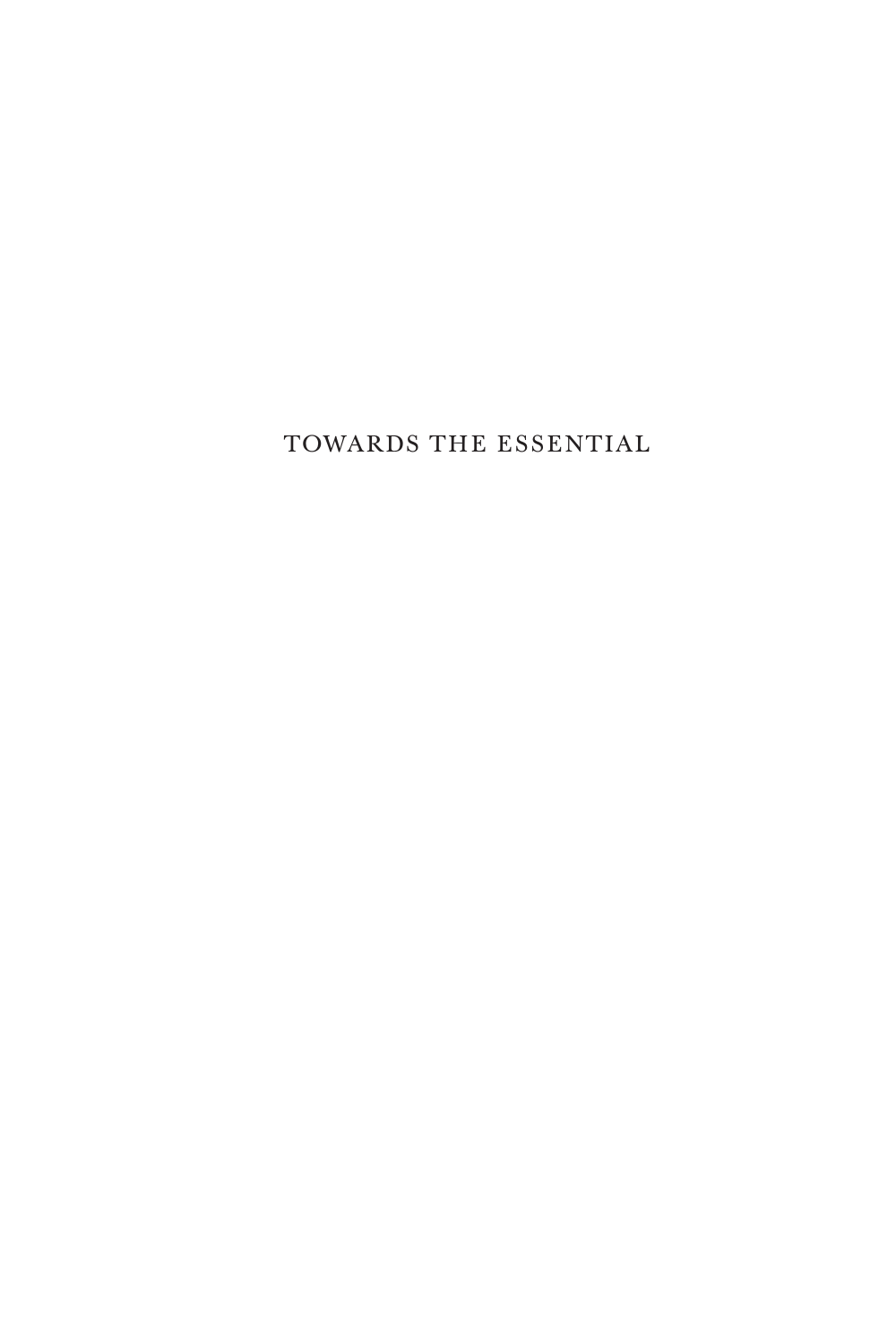Un Istail: gous me Jeman Jez si j'ai gouler Sine Dans un le mes ligres "Ahad intelligence cannot the one hand, or the Revolation and its commentators on the other, beginning with Seyyritia Muhammad". Ce que j'ai contre Jire est la chose suigante : en connaître par elle-même, sans l'intergention d'un ensciprement extérieur Mais en fait, il y a beaucoup tiner le soi soute la métaphysique ; si un Chanteara<br>avait prandi dans une sodale iprovance, s'il n'avait jamais entender parler Du Veta, 9' abria, de Maya, Jamais suivre à la contrat du la famais suivre. on actualiser en nous les counaissances latentes que nous portous en nous-mêmes. Vous Dites: "But the Muslim philosophers, like their predecessors in Greece, Salked about many things not mentioned by the Prophet and the early notables of Jelam..." Exidemment<br>car le Prophete — ou le Koran — n'a fait que Donner l'impulsion ; les philosophes precs eux aussi agaient bonne a des parents, et les parents ont toujours des<br>rides je je pense maintenant à l'Autiquit. L'impul-<br>sion une fois donnée, - konanique et helléniste chez les Arabes, les auteurs mot plujoiens et impôtiques pervent acroin Des vides tout à fait originales, soit par inspiration, soit simplement par réflexion.

Extract from a letter of 7 July 1979 (60% scale)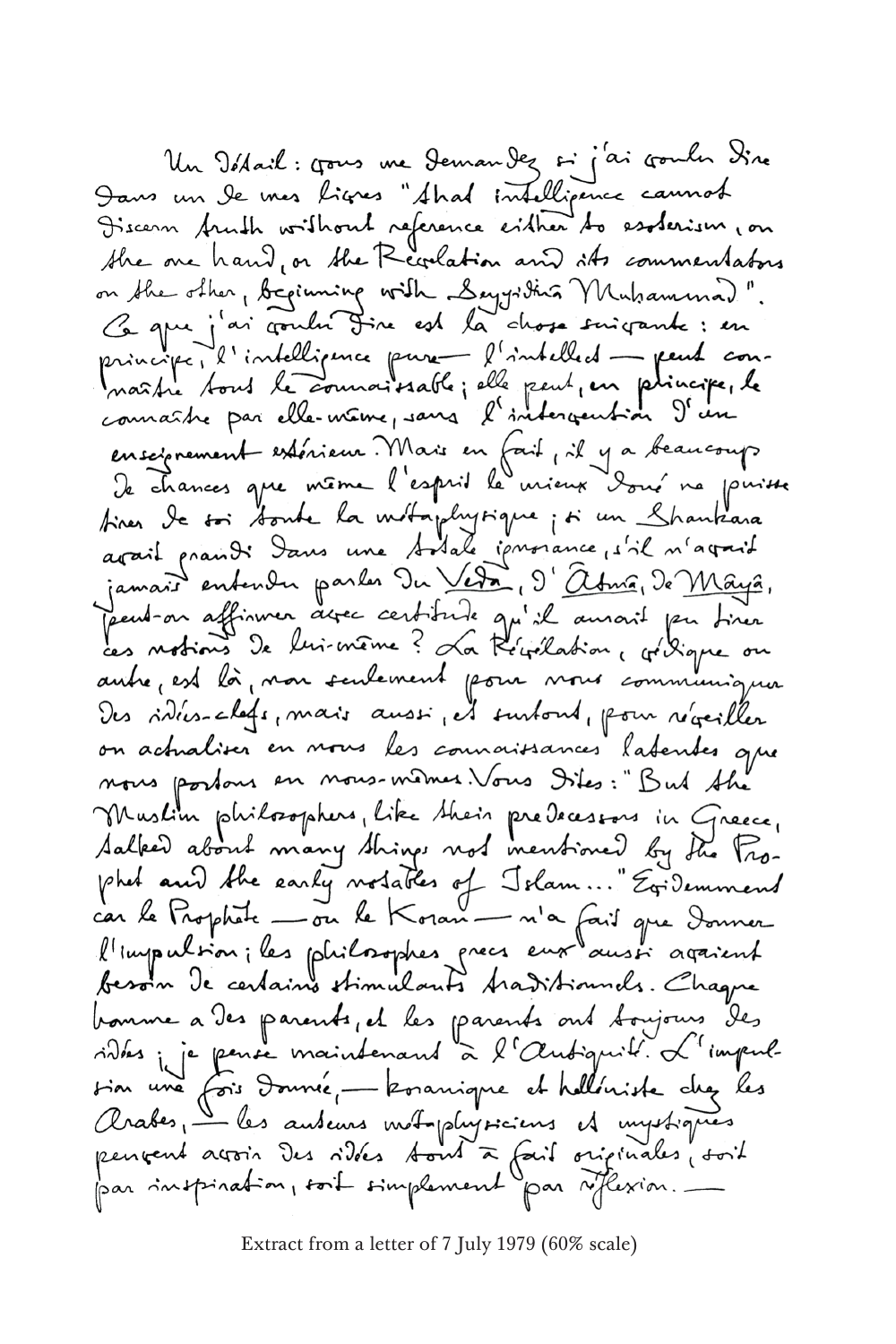# TOWARDS THE ESSENTIAL Letters of a Spiritual Master



*Edited by*  Thierry Béguelin

*Translated from the French by* Mark Perry and Gillian Harris



THE MATHESON TRUST For the Study of Comparative Religion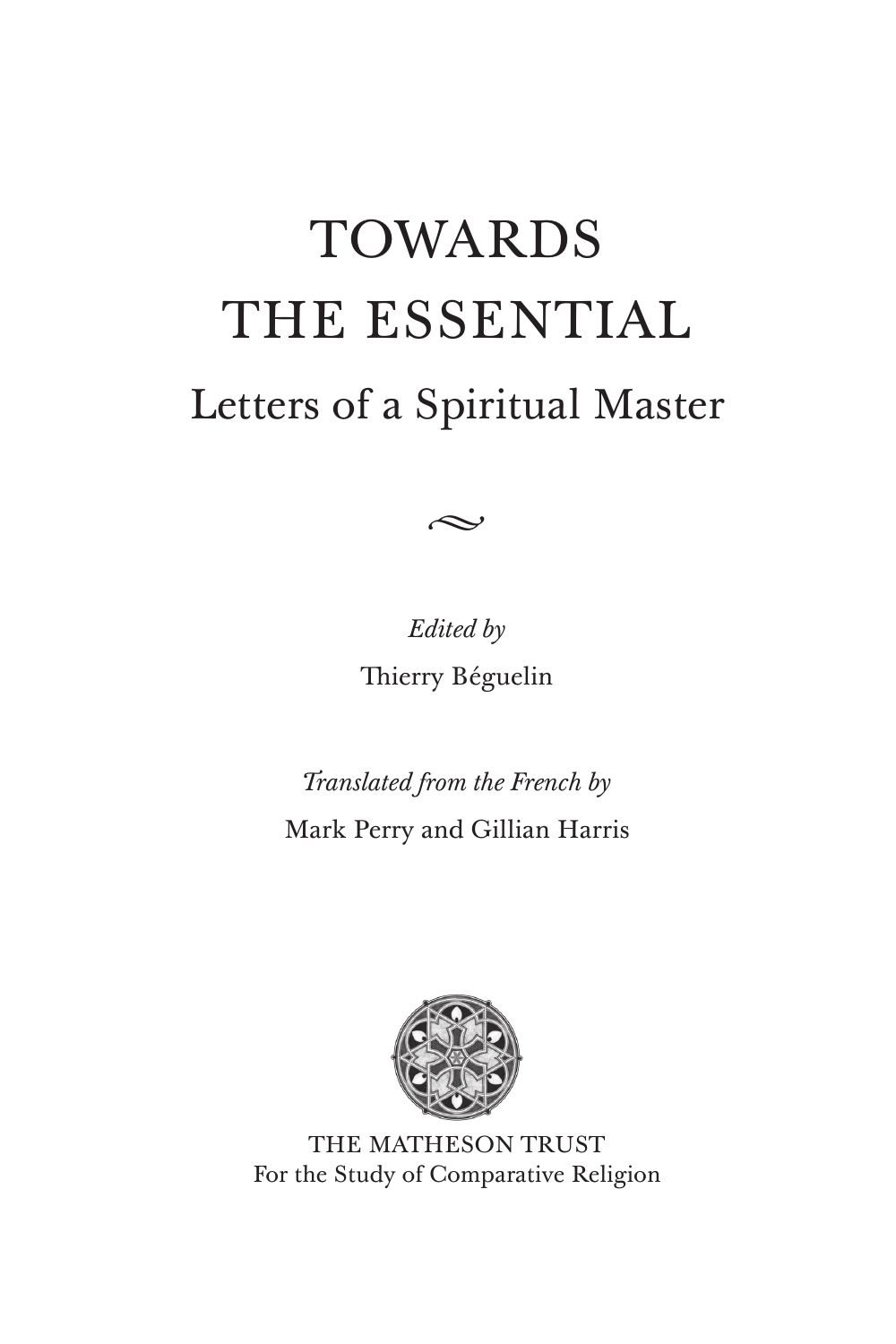© The Matheson Trust, 2021

The Matheson Trust PO Box 336 56 Gloucester Road London SW7 4UB, UK

ISBN: 978-1-908092-23-6

*All rights reserved. No part of this publication may be reproduced, stored in a retrieval system, or transmitted in any form or by any means, electronic, mechanical, photocopying, recording, or otherwise, without the prior written permission of the Publisher.*

British Library Cataloguing-in-Publication Data. A catalogue record for this book is available from the British Library

First published in French as *Vers l'Essentiel : Lettres d'un Maître spirituel* Éditions Les Sept Flèches Lausanne, Switzerland, 2013

> © 2013 World Wisdom Bloomington IN 47402, USA www.worldwisdom.com

© 2013 Éditions Les Sept Flèches 1062 Sottens/Lausanne, Suisse www.editions.7fleches.com

Typesetting and design by Susana Marín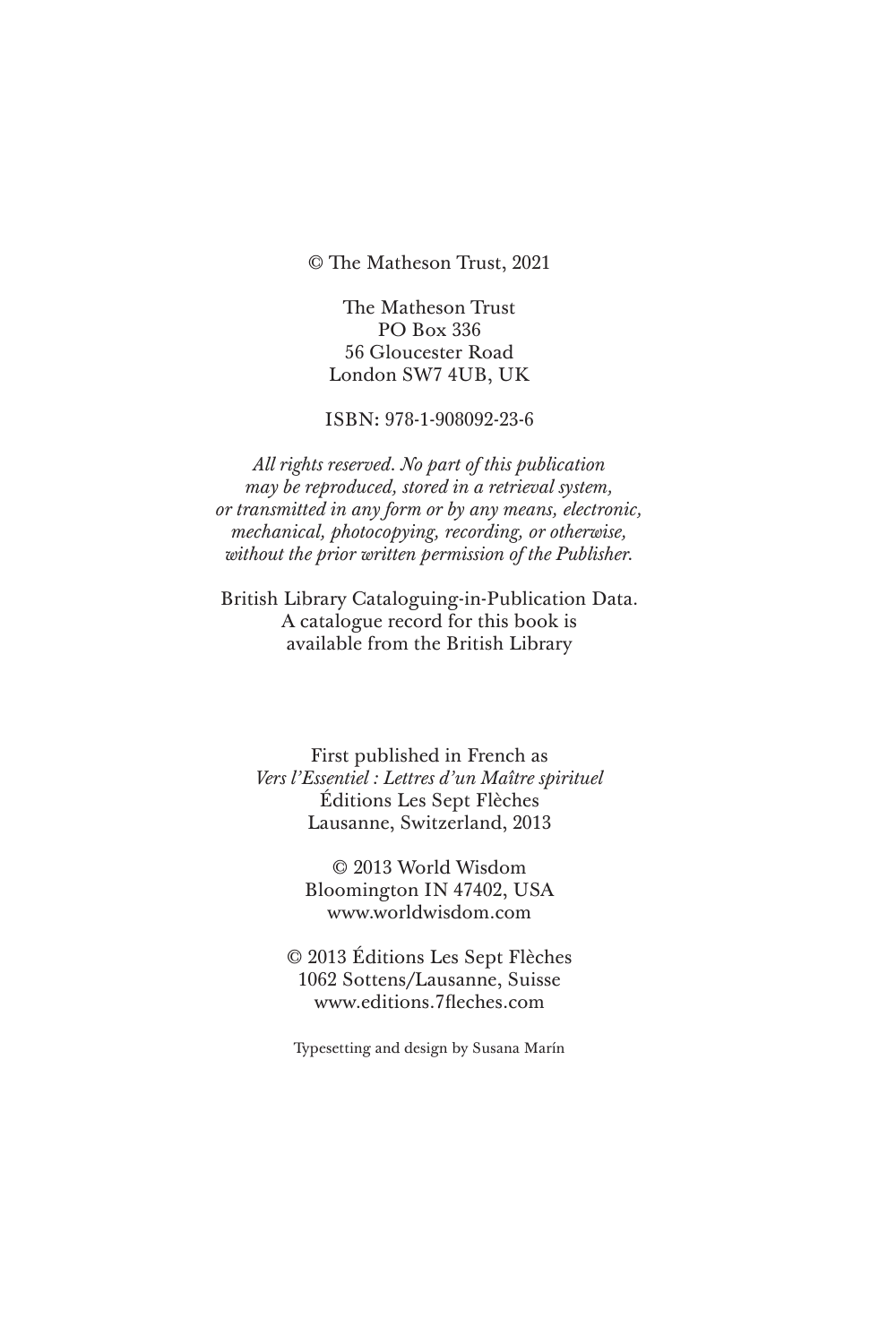# **Contents**

| $Preface \ldots \ldots \ldots \ldots \ldots \ldots \ldots \ldots \ldots \ldots \ldots$ |
|----------------------------------------------------------------------------------------|
| Letters to Christian Correspondents 1                                                  |
| Letters to Muslim Correspondents 99                                                    |
| Letters to Hindu Correspondents. 157                                                   |
| Letters to Buddhist Correspondents 181                                                 |
| Letters to Native American Correspondents 199                                          |
|                                                                                        |
| Letters to His Brother. 223                                                            |
| Letters to Miscellaneous Correspondents 233                                            |
|                                                                                        |
|                                                                                        |
|                                                                                        |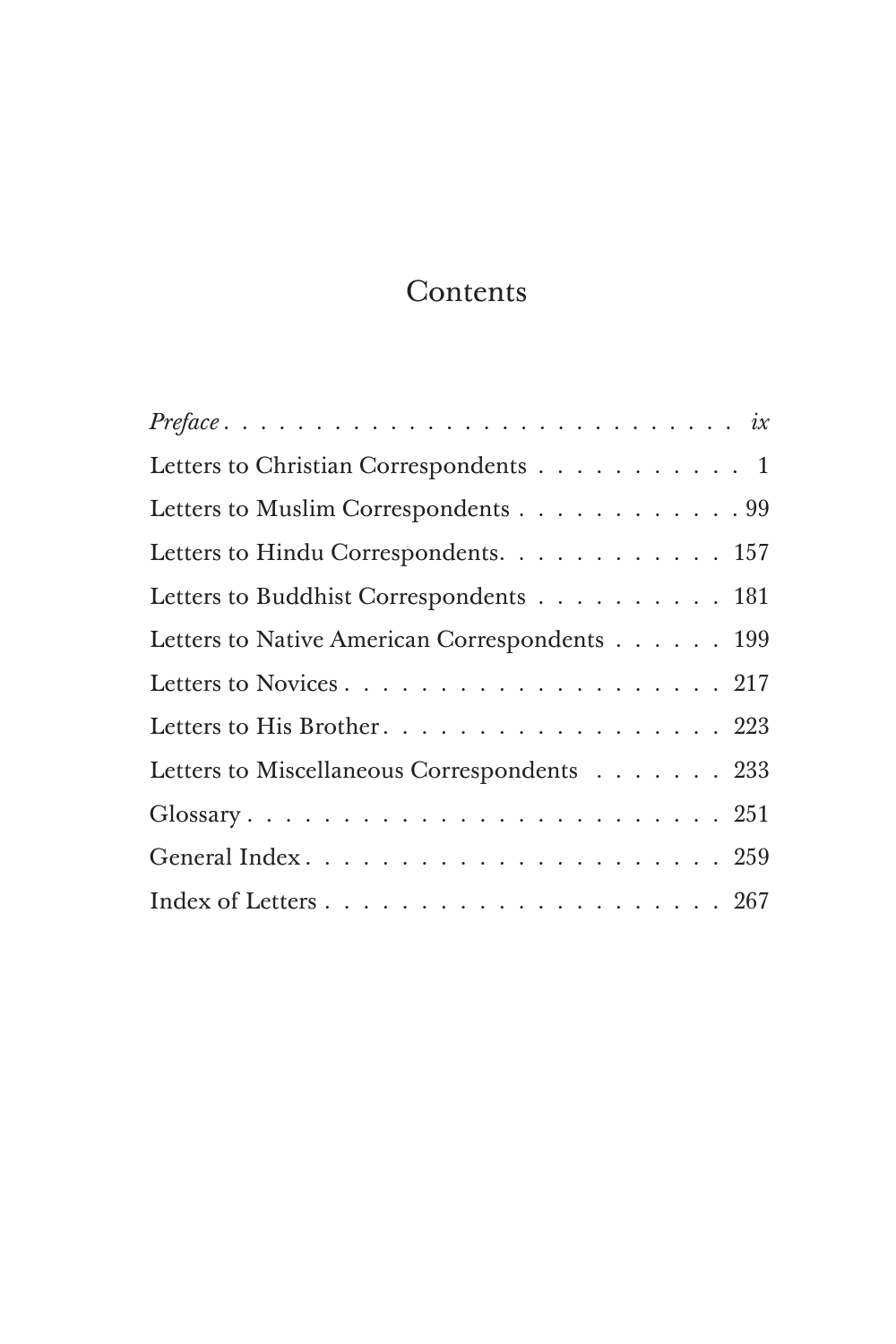

Frithjof Schuon at his desk in Bloomington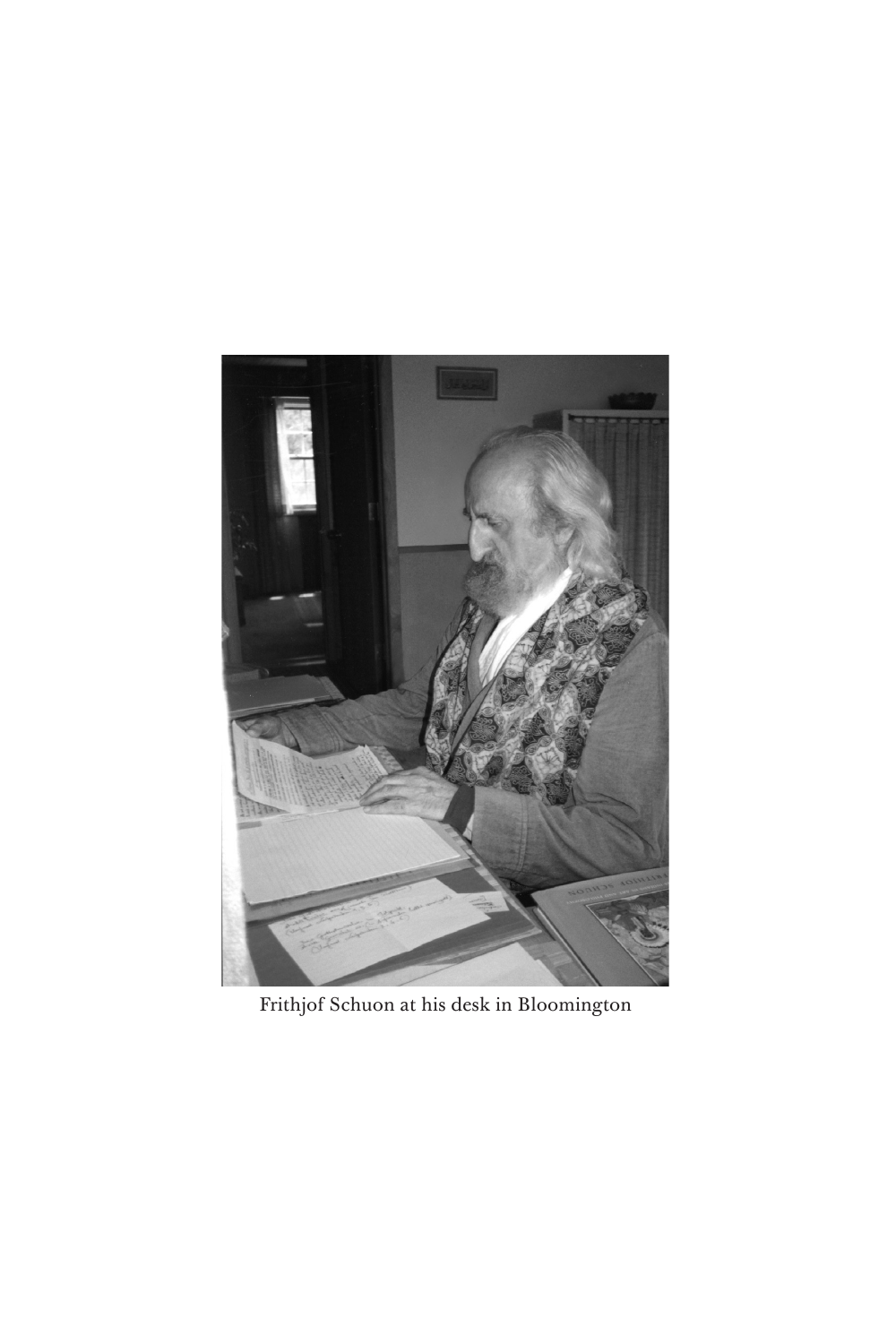# Preface

It was in 1976 that I first saw the name of Frithjof Schuon, as author of an article entitled "Le Paradis comme théophanie" (Paradise as Theophany), in the journal *Études Traditionnelles*. I had previously read all René Guénon's works, to which I had been introduced by Bernard Moitessier, a long-distance solo sailor, and it was only after finishing the last book that I learned that Guénon was no longer of this world. I was disappointed, because I thought I had found in him the Master I was seeking. Thus I decided to turn to one or other of the collaborators of *Études Traditionnelles*, a Guénonian journal. But which one?

Passing through Paris at the end of the following year, I visited the headquarters of Éditions Traditionnelles, publishers of the journal, to renew my subscription, hoping at the same time to find out whom to turn to. Noticing my address, the secretary said: "Ah, you come from Switzerland? Wait a moment!" She returned with a small file, took out a card and said: "So you know Frithjof Schuon? There's where he lives, near Lausanne." Somewhat stunned, I remembered the address: 40, chemin de Rochettaz, in Pully. The owner of Éditions Traditionnelles, Mr Villain, had meanwhile come over and I asked him if he knew Frithjof Schuon. He replied, all in one breath: "I have never seen him, but I know that he is very tall and thin and always wears a black suit with a black tie, but his wife is very nice."

After waiting two months—which gave me time to read some of his books—I received an answer from Frithjof Schuon to my letter; he agreed to receive me at his home. It was a striking encounter, such as I had never experienced nor could ever have imagined: an encounter with a man so different from, and superior to, anyone that I had met until then. He was like a prophet. Even before he began to speak, everything in his physique, his demeanour, his clothing and his ambience bore witness to an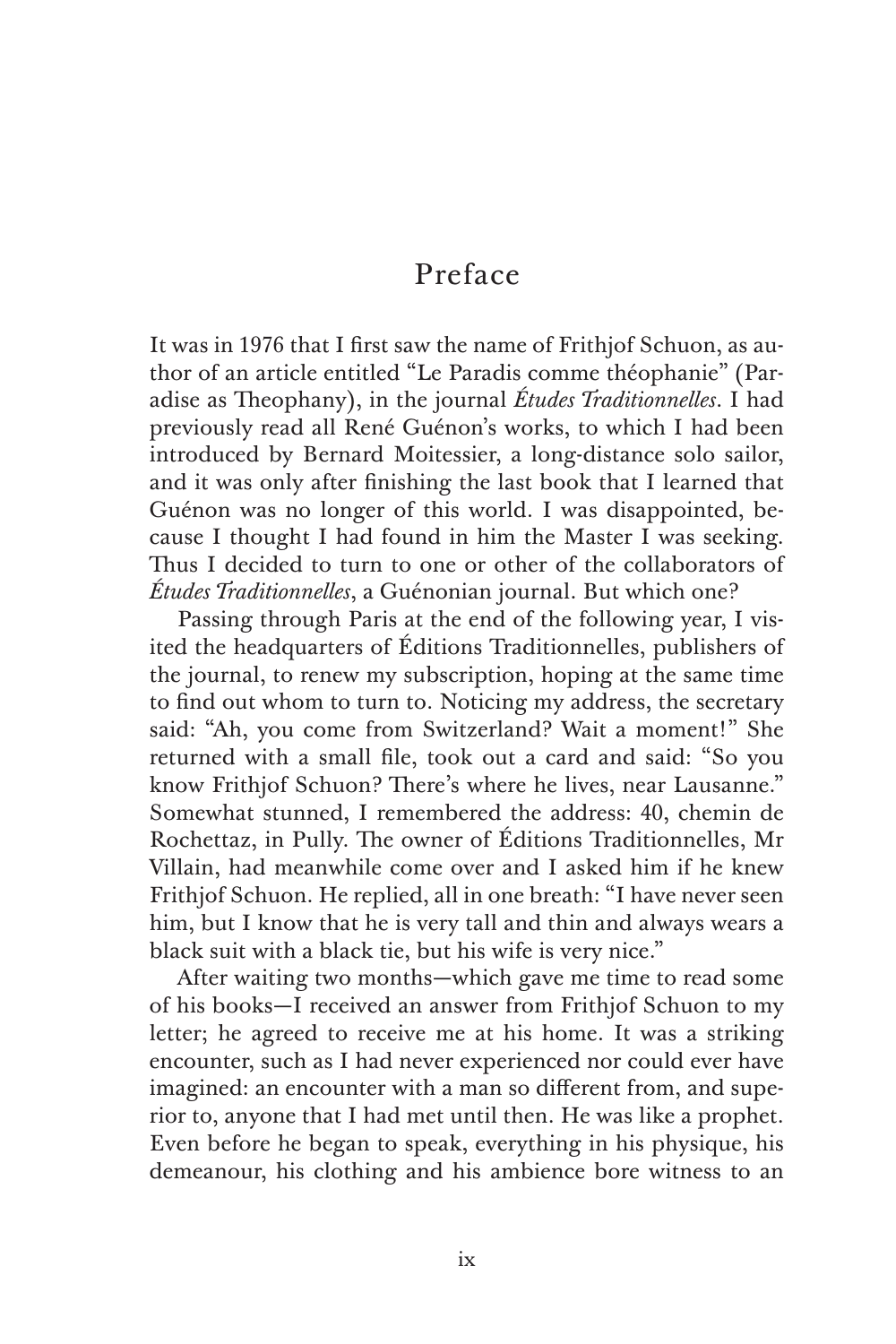eminent grandeur and nobility, without the slightest affectation. We each sat down on a pouf, side by side, with a Moroccan brass tray between us, and as he spoke, in profile, his head tilted back slightly as if he were receiving the inspiration for his long monologue from Heaven, I drank in his words, aware of the exceptional character of the situation and dazzled by so much light. I had pictured meeting a philosopher in a black suit, surrounded by books and perhaps able to direct me towards a spiritual master, but I saw neither books, nor suit, nor philosopher (as we understand that term today), but a Master. Over the next hour and a half he reviewed the fundamentals of his message—the message of *religio perennis*, pure esoterism—without ever asking me why I had approached him or what I wanted, because he knew the reason better than I did. On that day I was bound to him for ever.

The life and work of Frithjof Schuon (1907–1998) having been extensively studied and commented on, I shall limit myself to reproducing a few excerpts from a 1987 draft English review, whose content he accepted, thus guaranteeing its value. "*Frithjof Schuon was a German who acquired Swiss nationality in the French part of Switzerland and wrote most of his books in French. To mention this is not without significance, for Schuon's writings have the merit of combining German imaginativeness and profundity with French precision, clarity, and elegance. Another remarkable feature of Schuon's work is the fascinating combination of a rigorous intellectuality with an exceptional artistic sensibility—one might even say a kind of mystical musicality. From earliest youth, Frithjof Schuon's doctrinal starting point was the Vedānta; and his message encompasses primarily the following domains: essential, hence universal, metaphysics, with its cosmological and anthropological ramifications; spirituality in the broadest sense; intrinsic morality and aesthetics; traditional principles and phenomena; religions and their esoterisms; sacred art. Let us add that in his youth, Schuon wrote beautiful lyrical poems in his native German, and that throughout his life he was a very gifted painter; most of his somewhat hieratic paintings portray the Plains Indians, with whom he has a strong personal connection, having even been officially adopted into the Sioux tribe. We shall thus say that Frithjof Schuon's message is as much artistic and existential as it is philosophical and*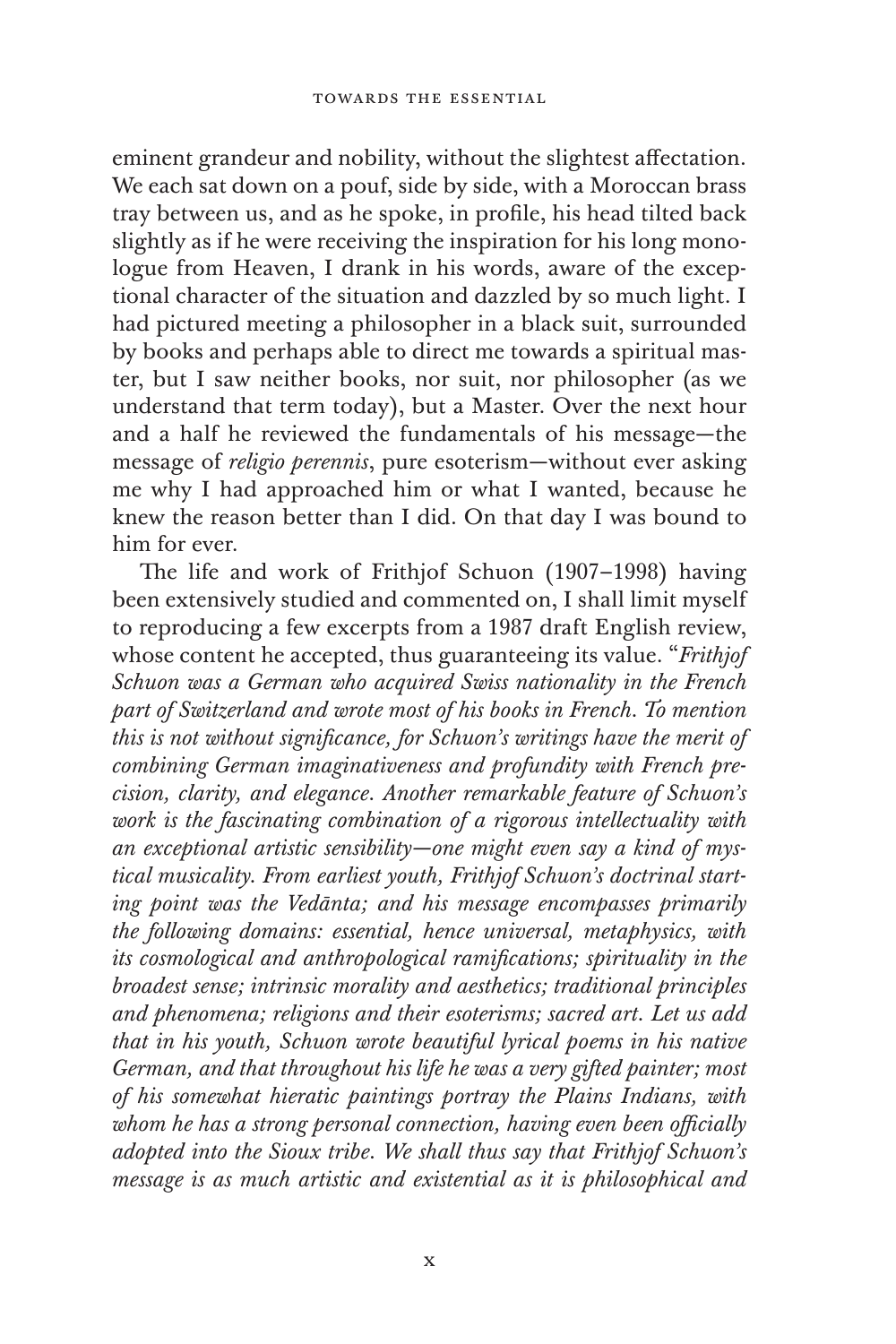#### **PREFACE**

*intellectual, both modes being possible and fundamental expressions of concrete spirituality.*" It is worth noting that during the last three years of his life, a particular inspiration was at the origin of a corpus of more than three thousand German poems in which doctrine and spiritual teachings are interwoven.

Frithjof Schuon authorized me to publish excerpts of general interest from his correspondence. The present collection is a compilation from all the French letters currently available, as well as the few English letters that Schuon addressed to Native American chiefs and Hindus. As for his German correspondence, which is almost as copious, its value may one day motivate one of his friends to prepare a second volume.

The interest aroused by Schuon's books and articles, a veritable metaphysical and spiritual summation, resulted in an abundant correspondence to which he responded tirelessly, conscious of his role and the impact of his thought in a world adrift, which doubts everything but its errors. He also responded to the many disciples scattered throughout the world who had only an occasional opportunity to see him.

Like many collections of letters, Schuon's brings a practical development to his published work, and the reader interested in his message will draw invaluable sustenance from it; he will sometimes be surprised by a given response, and often convinced by an evidentness of which he had only a presentiment, echoing a timeless truth buried deep in the soul. One should also note that, due to its private nature, an archive of this kind reveals some of the author's personal traits for the first time, tangible illustrations, as it were, of human and spiritual excellence. Schuon responded to each correspondent according to his capacity of comprehension, as one will notice in the course of reading. Unlike his books, his letters are conversational in tone; he never worried about style or about choosing the best turn of phrase, transcribing his reflections in a single draft, hence the spontaneity, at times close to speech, that characterizes many of his answers. This collection does not require a continuous reading from beginning to end, for each letter forms a whole, allowing both those readers unfamiliar with the author's thinking and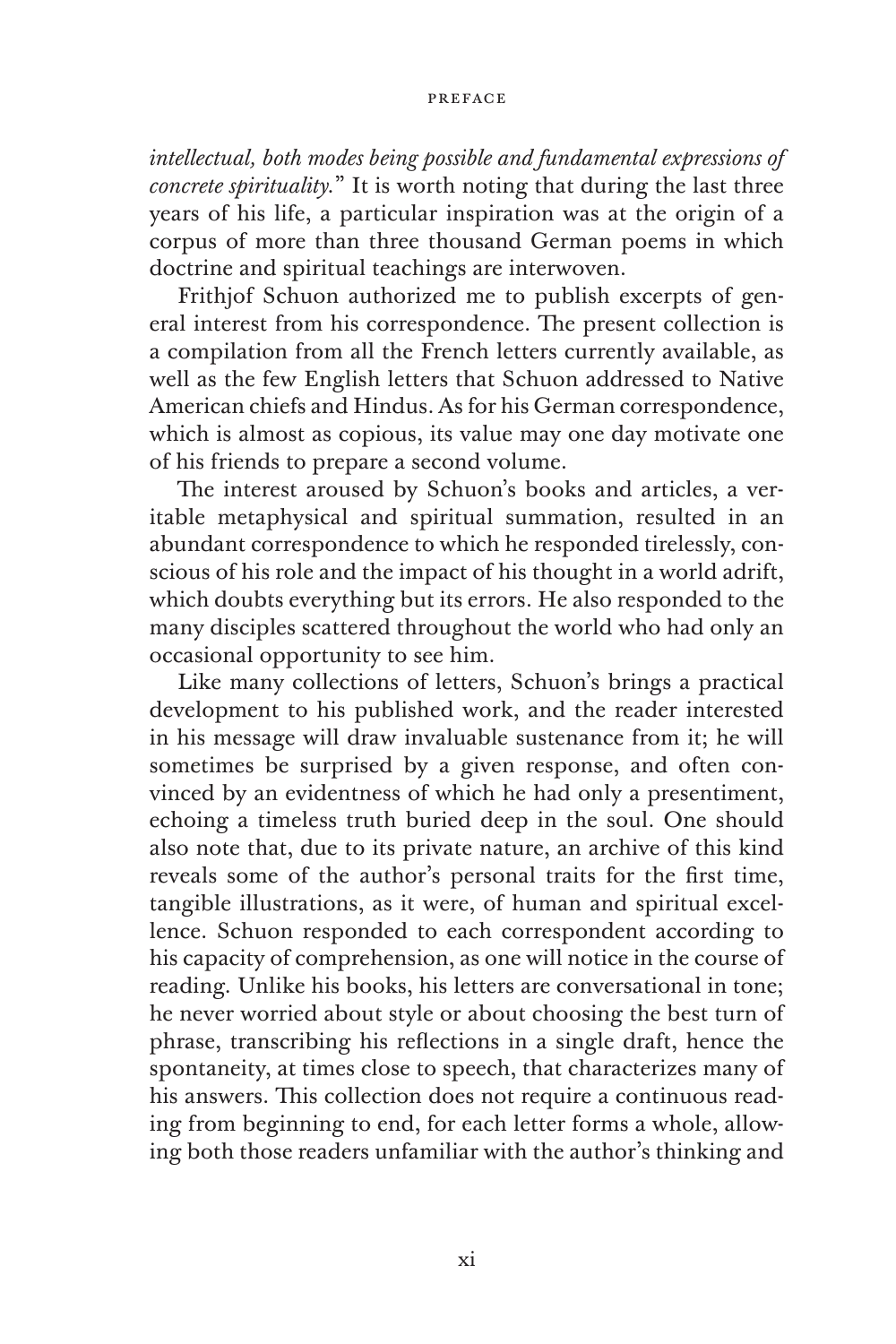those interested in a particular topic to opt for a selective reading by referring to the table of contents or the index.

Given that they were addressing the author himself, the great majority of his correspondents accepted the fundamental idea of a unity underlying all the great revelations—a transcendental, esoteric or metaphysical unity. The universalist perspective of these correspondents notwithstanding, I thought it best to classify the letters according to the religious forms practised by the respective recipients, at the risk of giving those unaware of my decision a false impression of confessional exclusivism. In each chapter, the letters are ordered chronologically. Contrary to academic practice, and in order to encourage the reader's personal involvement in the content of the message, it seemed appropriate to make only sporadic mention of the addressees' names, the best-known being René Guénon, Titus Burckhardt, Martin Lings, Seyyed Hossein Nasr, Léo Schaya, Jean Borella, Marco Pallis, William Stoddart, Rama Coomaraswamy, Joseph E. Brown, Jean-Louis Michon, Michel Valsan and Lord Northbourne. The book includes a glossary of foreign words used in the letters (p. 251); since they appear in transliterated form (with diacritical signs and without capitals), they differ slightly from the phonetic transcriptions adopted by the author. It is perhaps worth noting here that Arabic transcriptions often appear in Arabic characters in the original text. A few remarks in square brackets will facilitate a better understanding of the text.

As well as being a concrete illustration of Schuon's thought, which is concerned above all with the nature of things, thus with That which Is, *Towards the Essential*, due to its relative ease of access, is also intended as a helpful introduction to a message which, in his books, sometimes approaches the limits of the expressible—the impersonal, timeless, essential and universal message of *Religio Perennis*, the doctrinal and methodical esoterism of which Frithjof Schuon is unquestionably one of the greatest spokesmen.

T.B.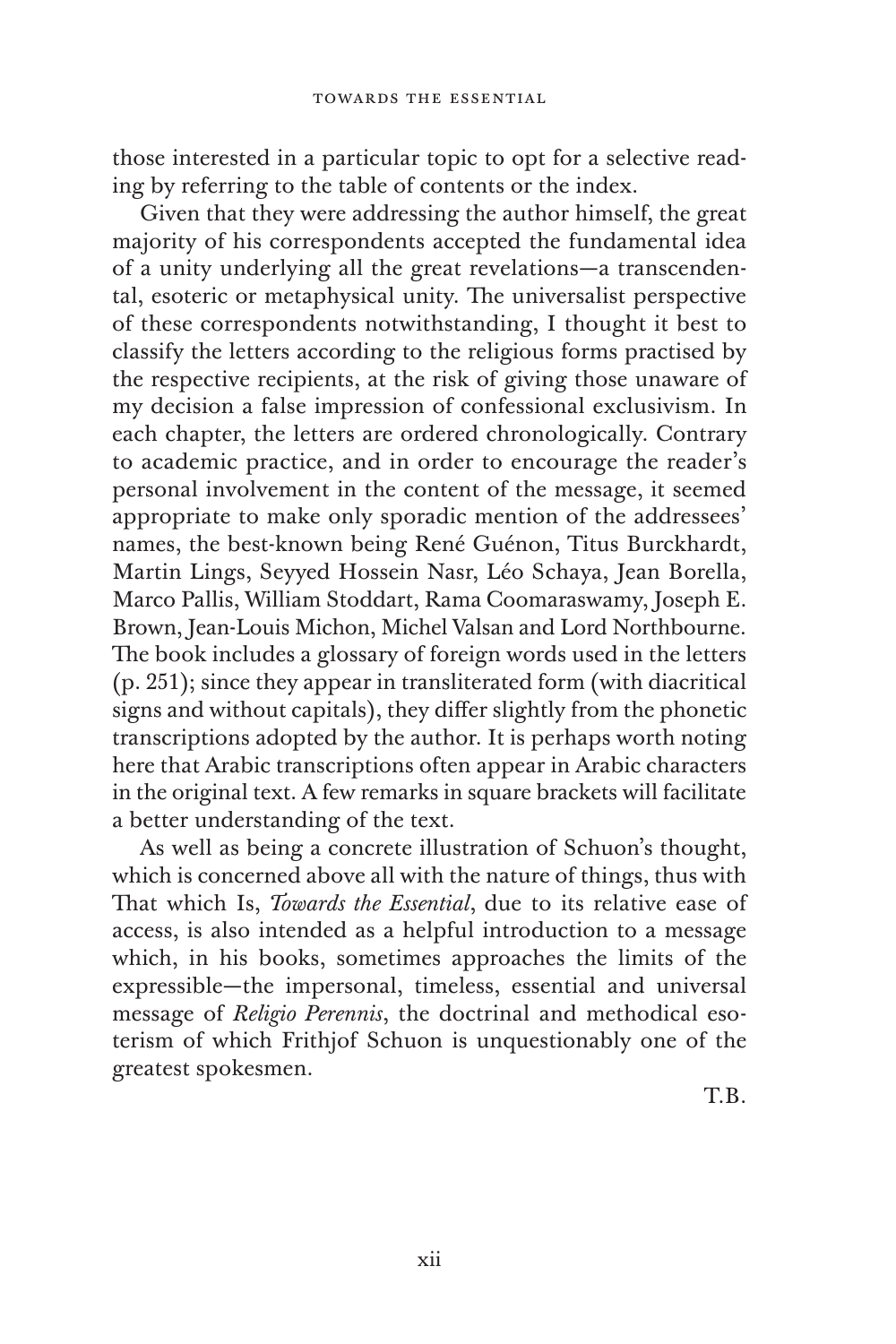Letters to Christian Correspondents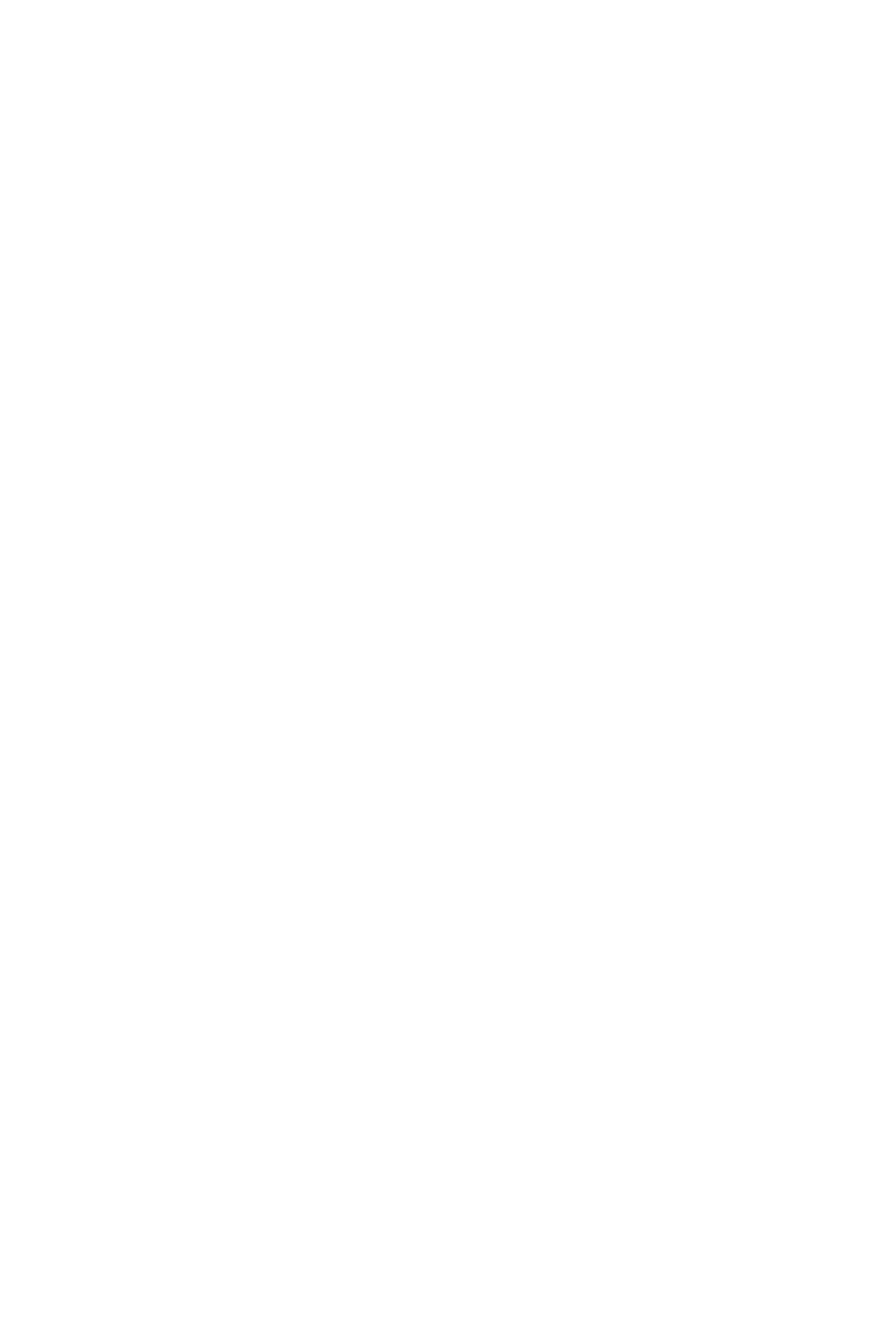#### 13 May 1949 *·* spiritualizing suffering

The facts that you recount in your second letter are indeed miraculous. They highlight the spiritual and providential meaning of the trials that followed them. Such trials have a twofold cause: the exhausting of our past errors—which may come from a former existence—and the cosmic reaction against our current ignorance; there are also sufferings whose meaning is that of a martyrdom and which a saintly man can take on for others. In your case, there is no need for you to worry about your incapacity to concentrate or to meditate: it would have sufficed to have offered your sufferings to God and invoked His Name without concentration. In a great suffering, as in a great joy, it is the experience of it that serves as meditation; and it is the acceptance—in view of God—of a suffering that serves as concentration. I know this myself, for I have suffered atrociously in my life.

In the lives of saints, for example in that of St Theresa of the Child Jesus, suffering due to a near total lack of physical well-being, and above all also due to the cold and illness, plays an important role. Assuming that St Theresa had followed a way requiring intellectual concentration, her attitude towards suffering would have been the same. Suffering is—by a direct "vision"—a meditation on death.

To understand and accept the cosmic and spiritual meaning of pain amounts temporarily to a kind of concentration. It could be said that, in such a case, and under the sole condition of the attitude I have just defined, the angels concentrate for us—exactly as it is said that angels pray in the stead of him whom illness prevents from praying, on condition that he have the intention to do so.

### 12 July 1950 · spirituality

There is no spiritual method that does not wound our nature. Spirituality is both the easiest and the hardest thing. The easiest: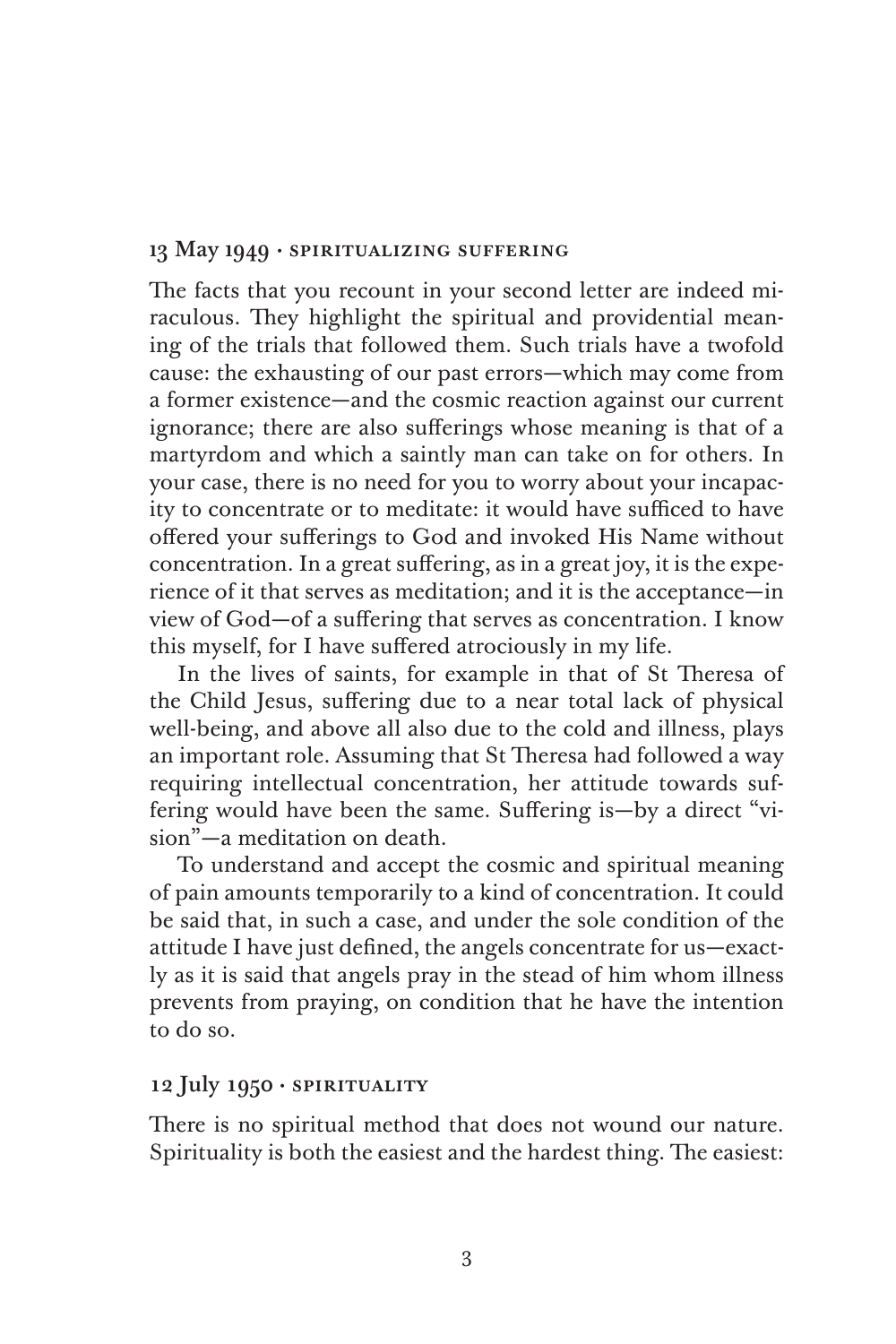because it is enough to think of God. The hardest: because fallen nature is forgetfulness of God.

#### 31 May 1955 · christian initiation

One cannot draw a systematic distinction between the supernatural and the spiritual, because the first necessarily intervenes in the second, in different ways. The intellect too has a supernatural aspect, but this goes beyond the ordinary theological perspective, which recognizes only will and reason in man.

One must not seek anything from priests that is situated outside their functions; therefore one must direct oneself only to their sacramental function and, depending on the case, to their theological authority; but theology can also be found in books.

In Christianity, it is baptism, confirmation, and Communion that constitute what can be termed initiation; the total character of these sacraments excludes the existence, alongside them, of more or less secret initiatic rites that could be superimposed on them—initiatic rites such as are found in Orphism, Sufism, etc. The particularity of Christianity is precisely the open character of the initiatic means; at least, this is a distinctive feature in the Semitic and Western world. There is a disagreement on this point between Guénon's thesis and mine. Indeed, one cannot conceive that there could be, in Christianity, a source of graces that is more profound or more precious than the blood of Christ, or that there could be souls or intelligences for whom this source would not be good enough. The difference exoterism-esoterism is in this case uniquely a question of perspective and method. There is, of course, a purely exoteric participation in the sacraments, so that one cannot without misuse of language describe the collectivity of Christians as "initiates", but monks and nuns are initiates by the fact that they follow a spiritual path; the same applies to priests who are saints, such as the Curé d'Ars. As for the intellective path, namely gnosis, it is represented above all by Clement of Alexandria, Meister Eckhart, and Angelus Silesius; but it is always specifically Christian gnosis, in other words one situated very close to the perspective of love.

Consequently, the two strange occurrences you allude to in your letter cannot be initiations in the literal and technical sense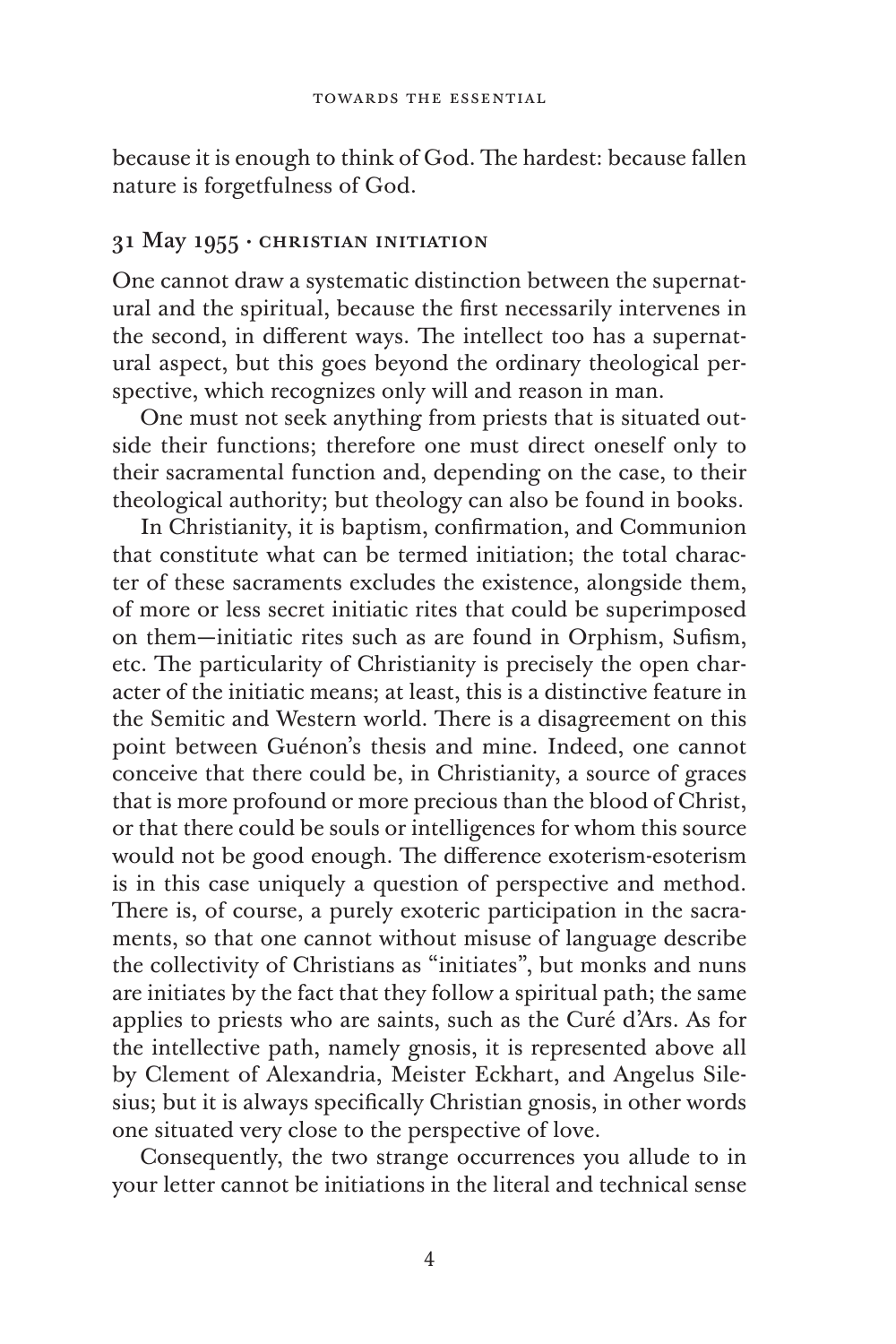of the term, for Heaven never acts without a sufficient reason; on the other hand, such occurrences can be "accidental"—and at the same time "providential"—contacts with the world of Essences, be it considered in a subjective manner or in an objective and cosmic manner. What might the practical value be of such "encounters" with "higher states"? They are a calling or a vocational prompting for a contemplative life. After having been subjected to these "fissures" in the hardened individual shell, one ought to make of life a continuous and secret prayer. But this is only possible with the help of the Name of God, that is to say the invocation of Christ, namely the "prayer of Jesus". In order to take on such a path, one must have, above all, the indispensable theoretical knowledge, and a purity of intention that excludes all conscious and unconscious individualism; one must be centred on God, not on the ego. There are multiple illusions on this plane. But with God, all things are possible.

## 31 May 1955 · the eucharist, invocation

The impossibility of having an esoteric ritual superimposed on the sacraments results from their character of totality, and notably from the nature of the Eucharist. The revelation, in Christianity, is Christ himself; now the Eucharist is Christ, all of Christ. Since Revelation must comprise, by definition, all spiritual modes, and since Christ unifies in his divinity all these modes, including of course those that can rightly be qualified as "esoteric" or "universal", the same applies to the Eucharist, which is the Word incarnate, and not only a "part"—an exoteric part—of the God-Man. Hence it is the central and total character of the Christian dogmas and sacraments that stands in opposition to the Guénonian thesis.

The connection between the invocation and eucharistic Communion is admirably captured in the following liturgical formulas: "*Panem celestem accipiam et nomen Domini invocabo*", and: "*Calicem salutaris accipiam et nomen Domini invocabo*" ["I shall receive the Bread of Heaven and call upon the Name of the Lord", and "I shall receive the Chalice of Salvation and call upon the Name of the Lord": the words of the priest preparing himself for Communion. *Ed*.]. There can be no initiation superior to the Eu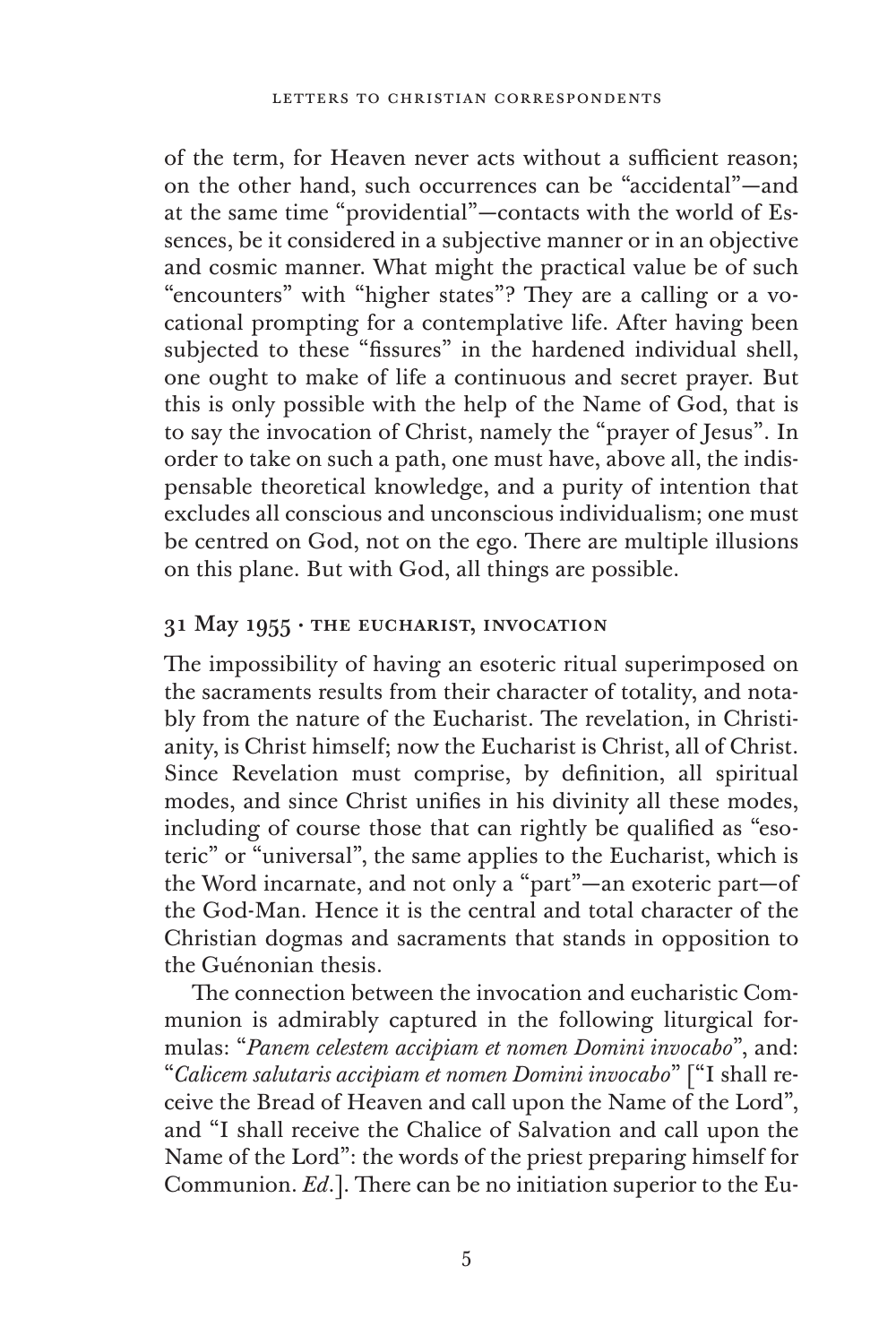charist, for the simple reason that the blood of Christ contains all of the divinity of the Word made flesh; the Eucharist perpetuates the Word incarnate, in totality, not just in part.

In order to invoke without risk—and in the absence of a spiritual master—it is necessary first of all to know the doctrine contained in the Philokalia or, what amounts to the same, in the "Russian Pilgrim" [*The Way of a Pilgrim*, anonymous work. *Ed*.] an essentially Patristic doctrine—then to invoke the Holy Spirit and place oneself under the protection of the Virgin; one must realize in oneself the virtues of humility and of charity, that is to say to be aware of one's personal as well as of one's existential limitations, and to consider oneself as a stranger while considering one's neighbour as oneself.

As for language, I am opposed to invoking in French or in just any modern tongue, because these languages bear the imprint of the modern deviation; they are "worn-out" by "literature", etc. One must choose a liturgical language. As for the choice of a formula, this is a matter of vocation.

There is pretension only when there is an absence of intelligibility; in other words, man is entitled to that whose meaning he perceives; intuitive and contemplative intelligence is a grace on par with mystical graces. The intellect is a "naturally supernatural" grace, if one may express oneself thus.

The soul is complex and it has need of diversity; there are thus various means to overcome our nature and to obtain transforming and sanctifying fervour and concentration. What I mean is that there are different modes of orison: the Name of Jesus, the Lord's Prayer, the rosary, Psalms, personal prayer; it is above all the latter that, next to the invocation, must not be neglected. In the Name of Jesus, it is in some fashion God Himself who pronounces His Name; there is a great mystery in this. In the canonical prayers, it is man who prays, man as such and not this or that man; whence the use of the plural "we" in the Lord's Prayer. The prayer of man as such is of necessity revealed, it is the prayer God wishes to hear. In the case of personal prayer, however, performed in a vulgar tongue and not in a liturgical tongue, it is a specific person who prays; it is a specific soul that channels its powers towards God. In this prayer, one must tell God every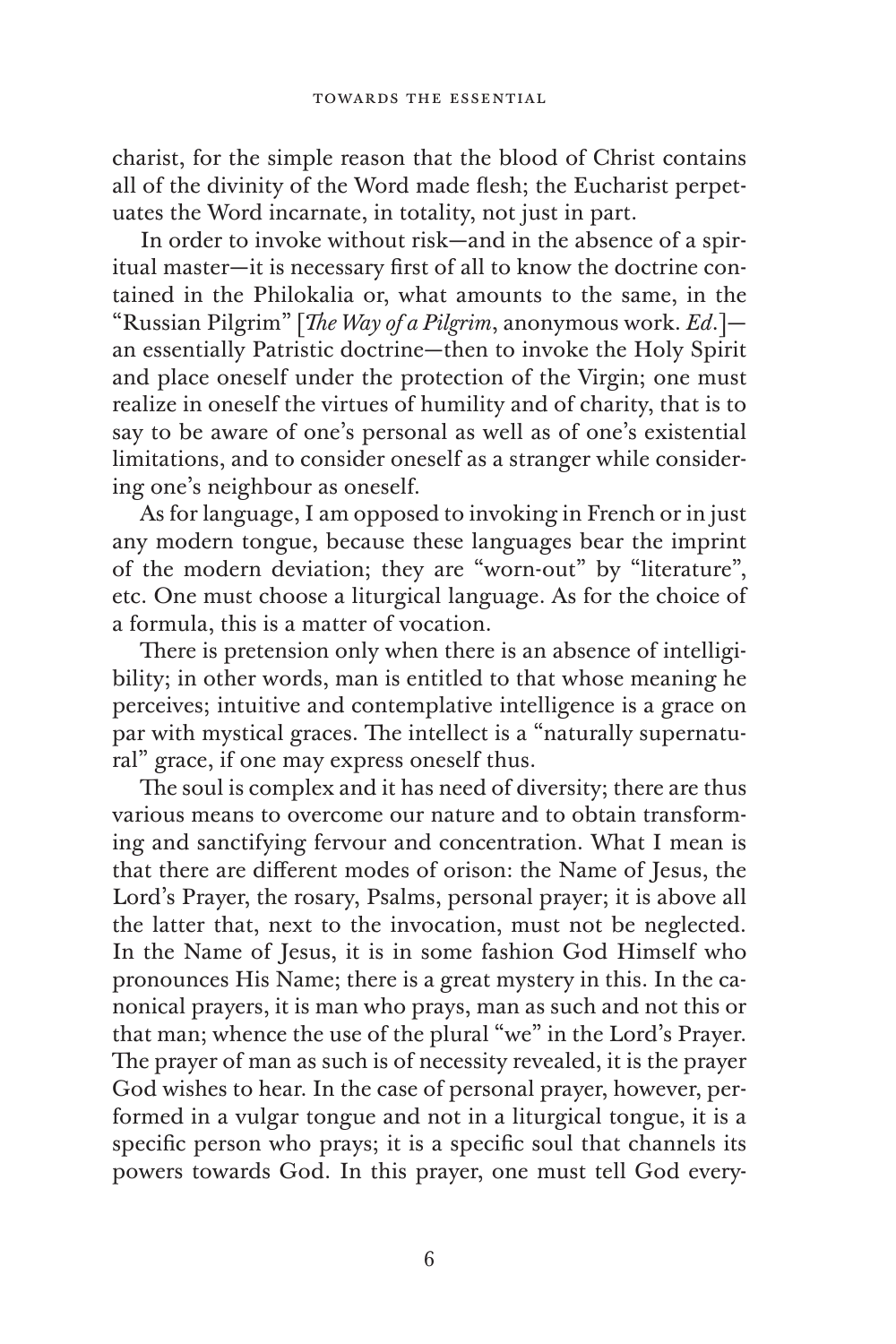thing, even our boredom, even our incapacity to pray, if such be the case. Invocation, canonical prayer, personal prayer: those are the three necessary modes of the way of prayer.

#### 1 June 1955 · *bhakti* and *jnāna* in christianity

In its general form—not in all its possibilities—Christianity is founded upon man's volitive, thus passional, aspect: man is will, and then reason, without which his will would not be free. In its form, Christianity is a *bhakti*, but *jnāna* also finds its place therein, thanks to the universality of Christic symbolism; this is necessarily so, since the Christian tradition is a totality. Before the Council of Nicaea, there was a certain vacillation in perspectives; the Council of Nicaea marks the crystallization of Christianity into a bhaktic perspective, while officially excluding *jnāna*, that is, a path based upon intellective factors and thereby upon the axiom that man is the intellect; according to the same viewpoint, Christ is the incarnation of the universal Intellect, so that inversely, everything that pertains to the intellect pertains to Christ, independently of the contingencies of time and place.

In fact, Christianity has a voluntarist, individualist and sentimental character; these words do not indicate a pejorative sentiment here, but express external traits that Christianity necessarily has, inasmuch as it must suit the Western mentality. In conformity with this mentality, Christian exoterism confers an absolute value upon a historical fact, and inversely, it attributes a relative character to the Absolute; it ignores the degrees of Reality, exactly as is done by the Hindu *bhakti*, for which the world is real. The result is that Christianity attributes great importance, in fact, to intermediate relativities; the cult of the Virgin, prayers for souls in purgatory, masses with such and such a purpose, etc. Being individualist, Christianity concentrates too much on sin and underestimates positive modes of spirituality based on concentration and aesthetic intuition; in general, its mysticism ignores both intellection and concentration, and in practice recognizes only individualist ascesis and sentimentalities; intellectual and technical—or "yogic"—methods seem "easy" to it—as if this were a criterion, and as if things that are easy in theory could not be difficult in practice. Christianity has a certain hostility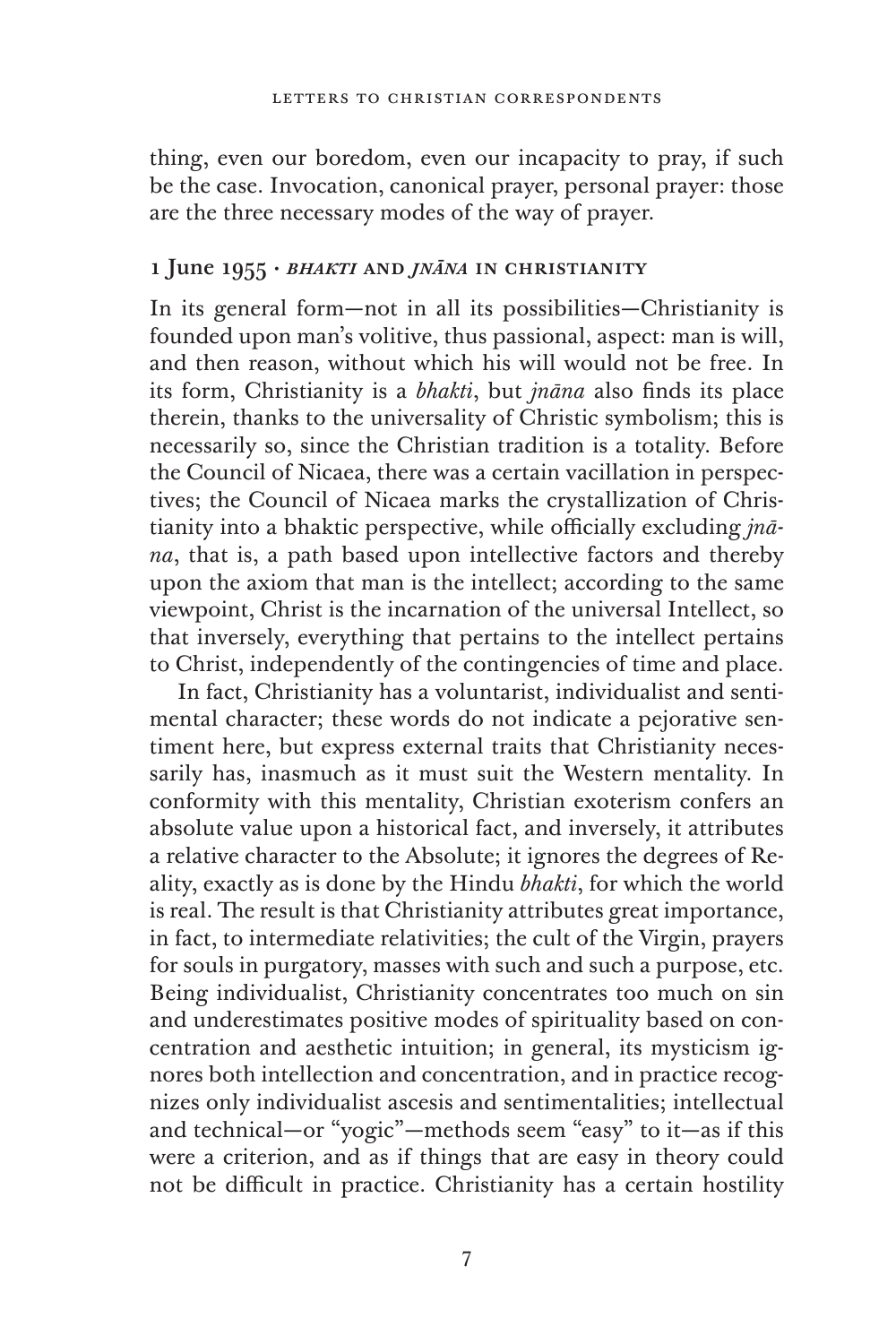with regard to intelligence, this being neither indispensable to *bhakti*, nor accessible to every man; its exclusively ascetic and sentimental viewpoint brings with it by way of vulgarization, and in fact invariably, a sort of cult of stupidity and ugliness, and of disagreeableness also. Intelligence then readily seems like "pride", and is always reduced to reason, which is something individual; beauty, for its part, appears in its aspects of seduction, sensuality, sin, or at least pleasure and ease; nature is "of this world", one is always afraid of a "pagan" naturalism. Such a perspective admits of nothing "supernatural" in man, apart from grace, which man cannot call forth; it is fundamentally dualist by the very fact of its theological anthropomorphism. What is of grave concern here is that upon contact with intellectual or jnanic perspectives, a "personalist" mysticism is substituted for suprapersonal metaphysics, and this constitutes an inversion of metaphysical relationships; to save the lower perspective, *bhakti*—which, incidentally, is in no way threatened by *jnāna*, since the latter puts each thing in its place—the higher perspective is belittled, and once again, an absolute character is given to the relative, and inversely.

### 1956 · CERTITUDE, INVOCATION, FAITH

The best way to escape the difficulty you describe to me is to place yourself at a viewpoint in which it is a matter of indifference if you "feel" certitude or not; that is to say, the question of knowing whether or not there is such a thing as "lived" certitude should appear to you *a priori* as a contingent matter without importance. The "taste" of certitude is a matter of realization; once one becomes engaged in a spiritual "alchemy", certain contrasts become more acute, and one cannot but feel incomplete in some manner or another. The happiness of worldly people, if one may say, is that they do not see all their disharmonies; they dwell in an opaque and easy homogeneity; it is a harmony procured for a pittance. There is nothing unusual about the difficulty you describe to me, it is just a symptom like another; since the man who has not achieved spiritual realization lacks unity and plenitude, then he is bound to sense that lack; there are many forms of inward scission. All told, what you feel has a positive value.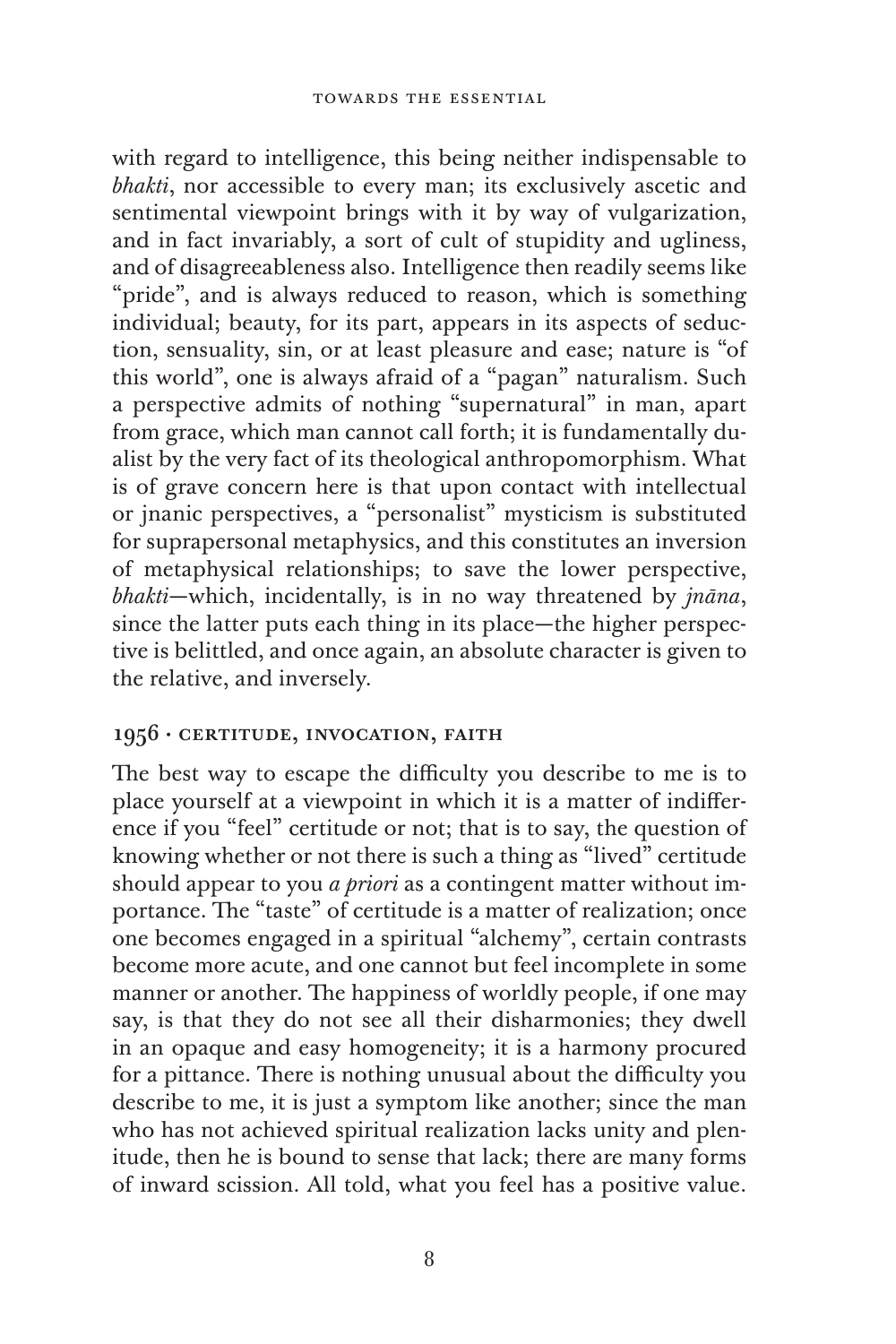No concept as such is Truth itself; "existential" certitude is the identification with that truth, which is intrinsically certitude. Absolute certitude is God.

However, it is good to be profoundly aware of the metaphysical foundation of invocation; I speak of this in a chapter entitled "Modes of Prayer" which is part of my book *The Stations of Wisdom*; it is due to be published very soon. But apart from the doctrinal lights, it is the invocation that ultimately gives all light and all soothing, provided we persevere. If our thoughts disappoint or bore us, we must replace them with the Divine Name, for it will "think" in our stead, implicitly and infinitely so.

The certitudes that we may have *a priori* need to be nourished by faith; for faith is an attitude of calmness, trust, resignation, "poverty of spirit", existential simplicity. Man is so made that intellectual certitude does not suffice; man is not just a thinking being, he also lives. Life is situated outside our certitudes, thus it must come to meet them through faith. Faith is the feminine element which is added to the masculine element that is certitude. Within a traditional civilization, faith is something easy, it is so to speak in the air one breathes, but in the modern world it is doubt that is in the air, this doubt that exacerbates our need for logical explanations and our critical sense. Faith is a kind of beauty, whereas doubt has something of miserliness and envy, it is a kind of vindictive bitterness. Faith is nourished by metaphysical certitude on the one hand and by life in God on the other; the pivot of life in God is prayer and virtue. Virtue consists in giving up the tension and heaviness that the Fall has superimposed on our primordial nature; prayer is the fixation of the powers of our soul in God; the quintessence of prayer is the invocation, "jaculatory orison"; it could also be called "pure prayer" or "synthesis of prayers".

## 7 February 1956 · spiritual life, concentration, death *to a young monk*

It was a pleasure to receive news of you. In turn, I express my best wishes of blessings for this new year. I am glad to learn that you have finally found a life setting that suits your aspirations, that is to say a setting arranged in view of the "one thing neces-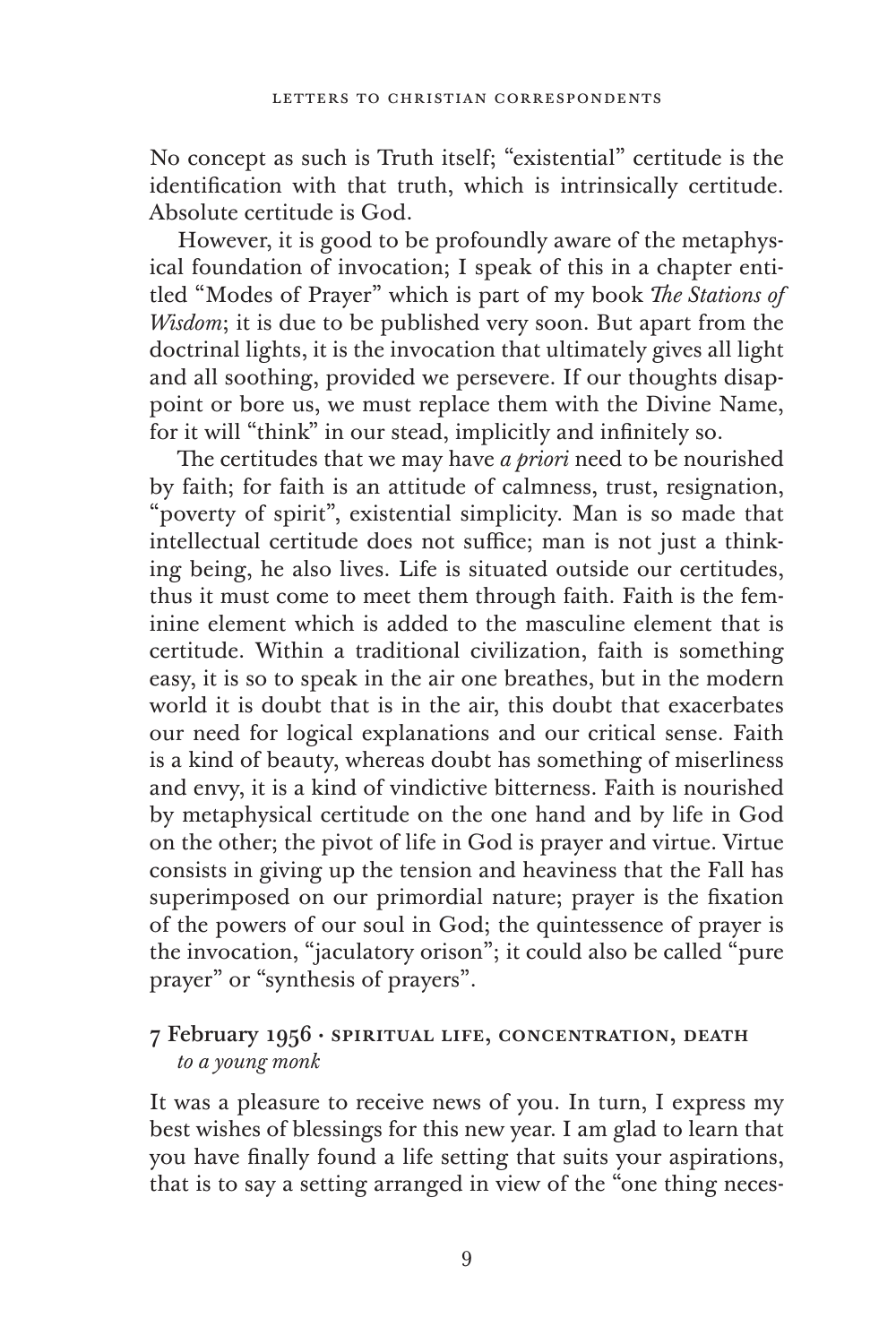sary". "Solutions of convenience"—since you bring up this moral problem and this typically modern way of looking at things are always legitimate if God is the purpose of these solutions, for "my yoke is easy, and my burden light"; worldly people make a cult out of difficulty which is but one more form—and a fairly hypocritical form at that—of individualism; it is to forget that greatness comes from God and not from man. The greatness of divine qualities reveals itself to one who opens himself to them, if one may express oneself thus. In spiritual life, difficulties often reside in things that are apparently simple; victory belongs to him who, in secret, knows how to persevere in small things. To think of God, to empty oneself for Him, to escape that habitual dream in which the ego gazes at itself and repeats itself, this seems *a priori* simple; what could be easier than to repeat a jaculatory orison? But to do this always, to keep renouncing our dream anew, to acquire the habit of standing in the presence of God, to thus violate the congenital tendencies of our soul—tendencies towards dissipation as well as laziness—this is a great thing whose "dimensions" cannot be measured from the outside. If you read the lives of saints, you will see that they were great above all through attitudes that were simple, but consistent; the more visible glories were, somehow, superimposed upon these. Worldly people like to soothe their conscience by musing about sublime realities, as if by thinking about them they participated in them; it is of course good to think about such realities and one cannot help doing so, however it is important not to let this habit supplant the absence of real virtues. One must dedicate oneself to a discipline that is not above our strength—that may even appear to be beneath it—but one must dedicate oneself wholly to that. And one will then see, over time, that it is above our strength, but that all is possible with the help of God; nothing is possible without this help. There are things that are small in themselves but, when practised with perseverance, lead to great things; this is what is forgotten by some who constantly bring up the reproach of "convenience".

People often speak to me of concentration, and complain that they are lacking in it; this is, above all, a lack of imagination, for he who knows that God is infinitely lovable and that there is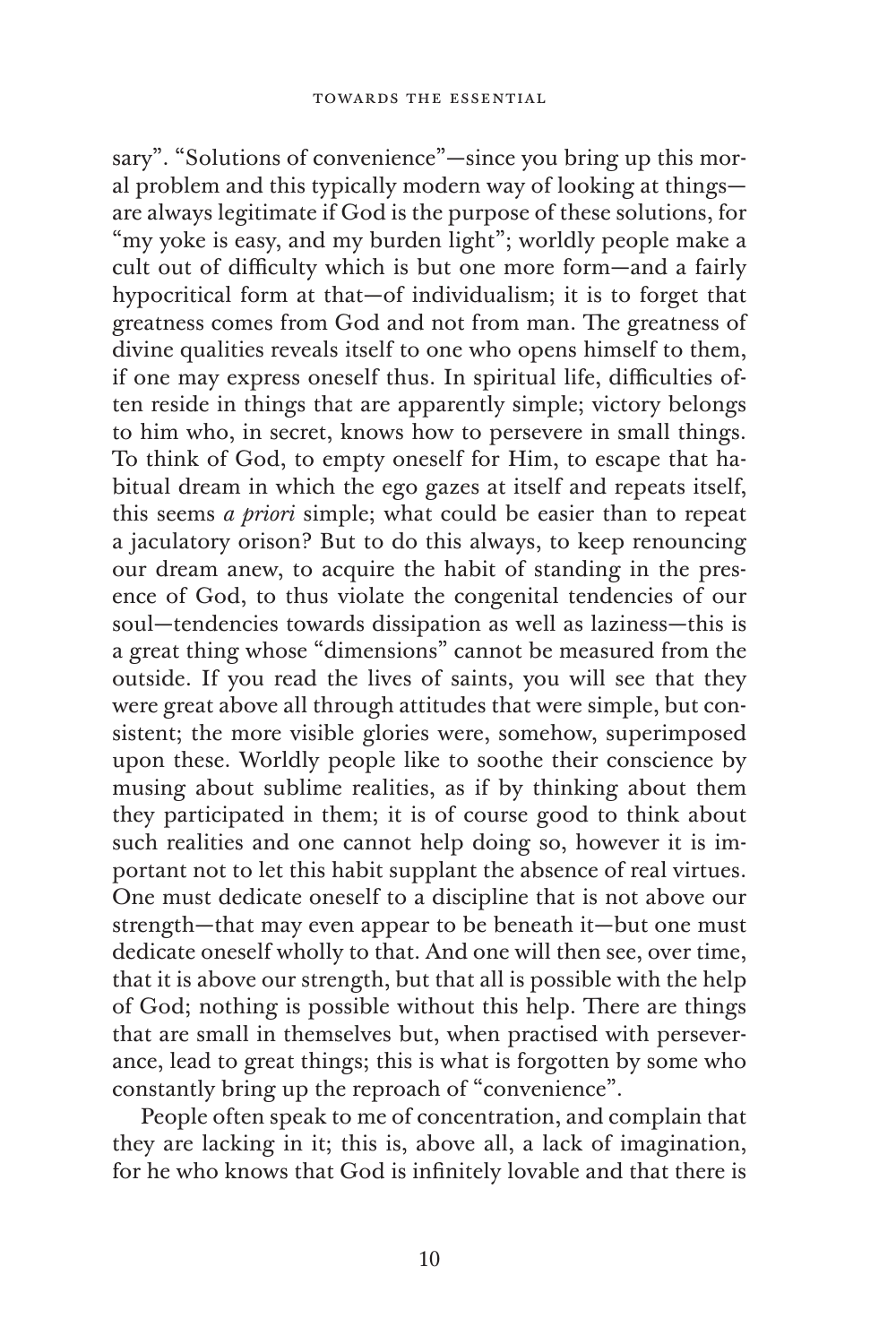nothing to fear outside Him, has little difficulty in maintaining himself in some state of recollectedness. The man sentenced to death has no trouble remembering death, and likewise the man parched with thirst remembers water effortlessly; it is not difficult for the young man to think about his bride-to-be. This is how every man ought to think of God; if he does not do it, it is because he lacks "imagination". And here is the great surprise of death: the moment the soul is wrested from the body and from this earthly world, it is confronted with God, and sees the fulgurating and infinite Essence of all that it loved—or could have loved—on earth. In a word: "to concentrate" on God is to know right now that all that we love, and all that we could love, is to be found infinitely in God, and that all we love here below we love only because of God, though without being aware of this. We attach ourselves to the fleeting reverberations on water, as if water were luminous; but upon death, we see the sun, with immense regret—unless we became aware of the sun in time.

#### 1959 · the right attitude towards a spiritual experience

[previous page missing] This is a cosmic accident that poses no problem in the framework of traditional orthodoxy; thus there is no cause for concern. Such an accident is rare; it is like an opening in the soul towards Heaven; it is of no practical interest to define the exact nature or import of this opening. But what one must know is that this cosmic accident can contribute either to salvation or to perdition. Many heresies stem from phenomena of this kind.

He who practises the spiritual method puts into operation what he is able to put into operation; if a given phenomenon is real, it will come to fruition through spiritual practice, on the express condition that the disciple does not seek to use the phenomenon as a basis, nor even probe its nature. If the phenomenon is illusory, it will disappear through practice.

A phenomenon that is real—a major spiritual experience of an accidental or gratuitous character—can lead the disciple to perdition if he behaves differently from any other disciple, that is, if he relies on his experience in the belief that he has realized something.